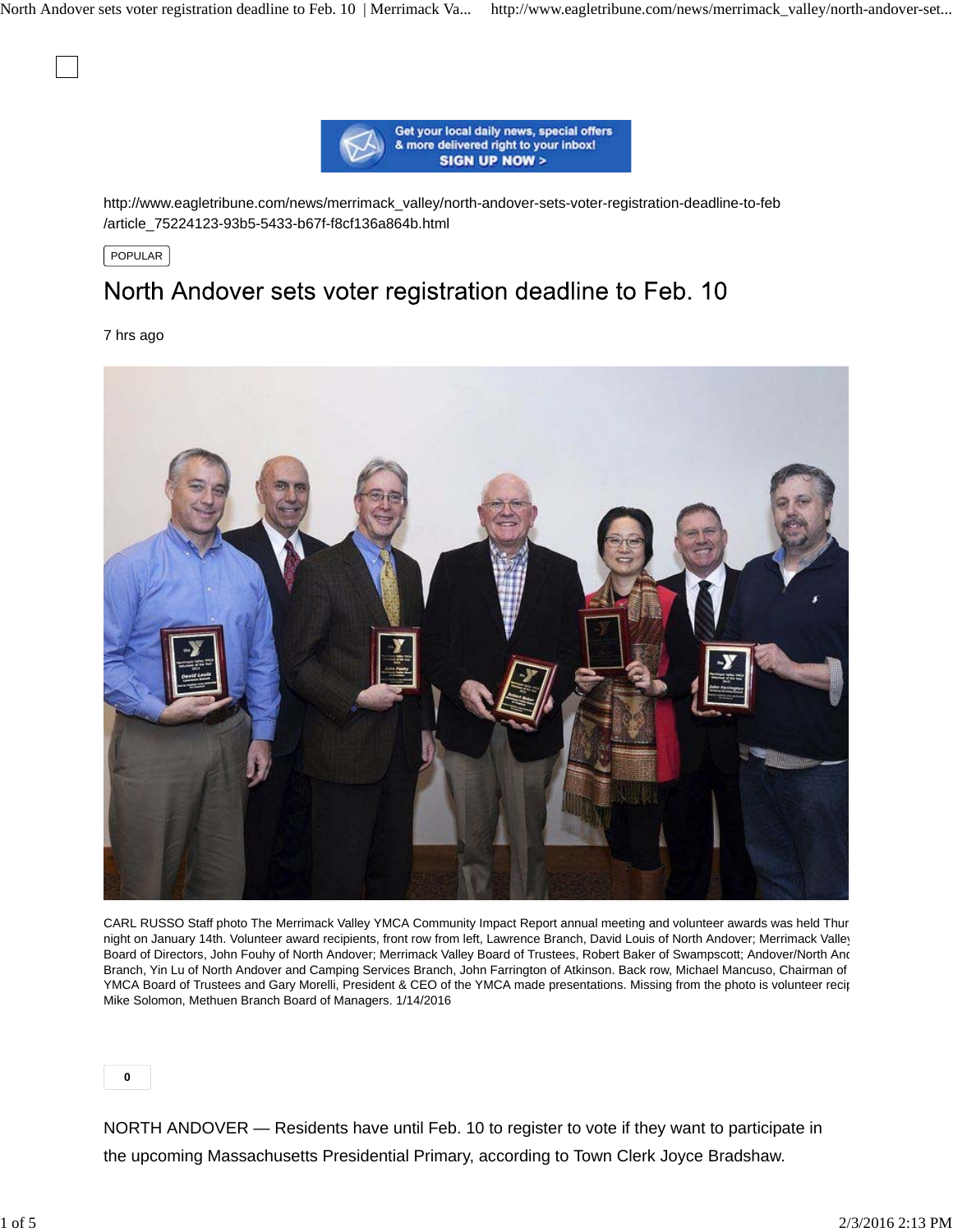Feb. 10 will also be the deadline for registered voters who wish to change their party enrollment to either another party or "unenrolled," commonly referred to as independent.

Town Hall, temporarily located at 1600 Osgood St. Suite 2043, will open from 8 a.m. to 8 p.m. on Feb. 10 for residents who wish to change their party registration status or register to vote for the first time.

The presidential primary will take place on March 1. For more information, please contact the Town Clerk's office at 978-688-9501.

## **Valentine's dance at Methuen Senior Activity Center**

METHUEN — The Methuen Senior Activity Center will hold a Valentine's Day Dance next week.

The dance will be held from 2 to 4 p.m. Thursday, Feb. 11, at the center, 77 Lowell St. Admission is free and refreshments will be provided.

All are welcome to attend. The event is sponsored by students of the Presentation of Mary Academy in Methuen.

## **Tickets on sale, donations sought for Knights of Columbus "Irish Knight"**

METHUEN — Tickets are on sale for the Saint Monica's Knights of Columbus Council 14725's seventh annual "Irish Knight" in March.

The event features a corned beef and cabbage meal along with entertainment from John Connors and the Irish Express. Irish-themed attire is encouraged.

Tickets are \$30 per person. The event will be held at 6 p.m. Saturday, March 19. The Saint Monica's Knights of Columbus said they expect a "sell-out crowd" of around 180 people.

For those unable to attend, donations are welcome to contribute to the Knights' charitable community work. Donations can be monetary or in the form of gift items for the Irish Knight raffle, and all donors will be announced at the event.

Checks can be made payable to Saint Monica Council 14725. Donations or gift cards can be mailed to Eric M. Alaimo, Saint Monica Knights of Columbus Council 14725, 254 Merrimack St., Methuen, MA 01844.

For more information, email the Knights at saintmonicaknights@verizon.net.

## **NECC holds info session for prospective personal care attendants**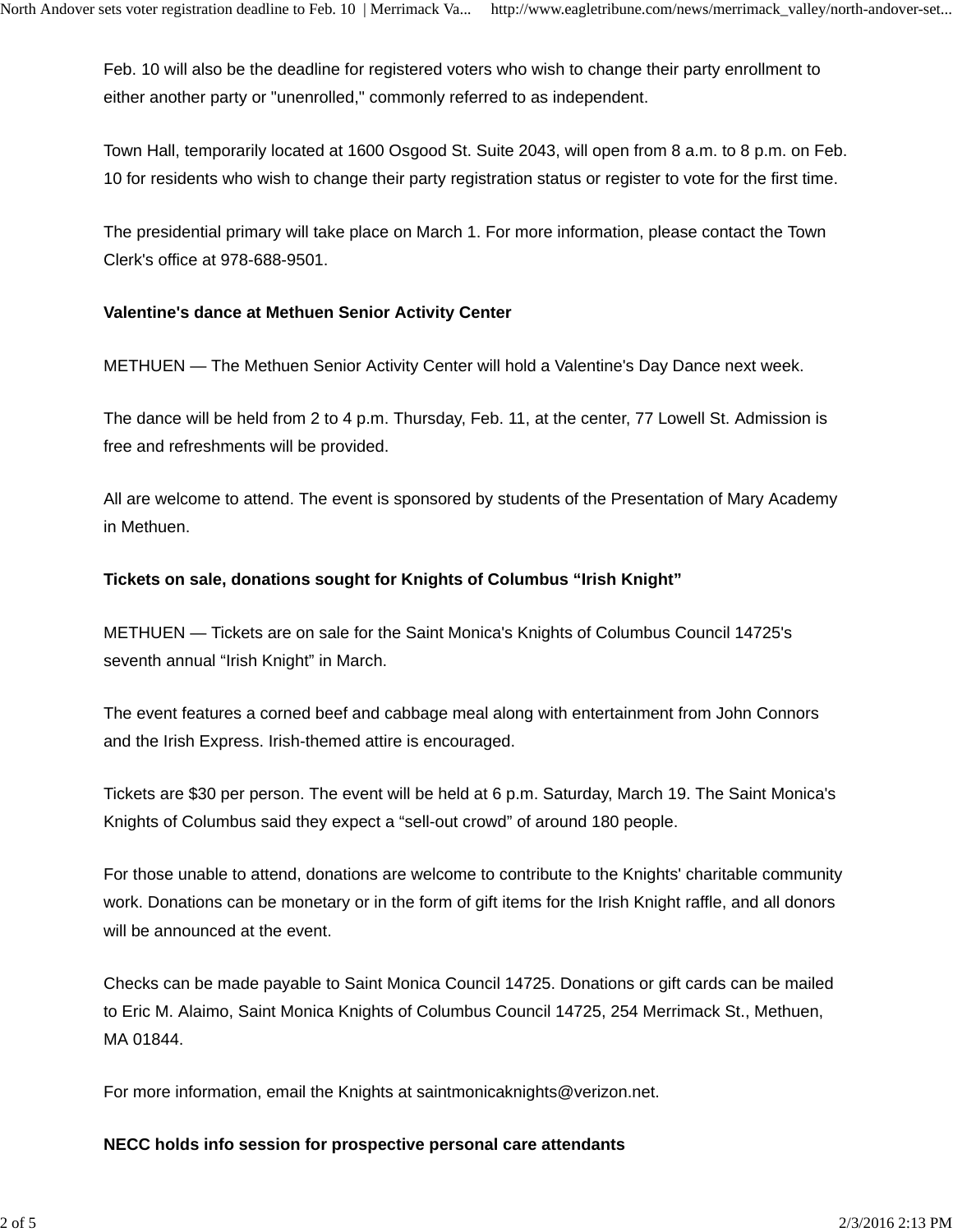LAWRENCE — An information session for individuals interested in becoming personal care attendants (PCAs ) for the elderly and disabled, will be offered Wednesday, Feb. 24, from 10-11:30 a.m. at NECC Riverwalk. This is mandatory for anyone interested in enrolling in a free, pilot PCA Fundamentals program offered at Northern Essex Community College.

The 25-hour PCA training program classes will be held Mondays, Wednesdays, and Fridays from 9 a.m. until 12:30 p.m., March 28 through April 13. This grant-funded program trains individuals in direct care skills used to help the elderly and disabled populations live independently.

Individuals interested in attending the information session must register in advance by contacting Dianne (Dee) Lahaye at dlahaye@necc.mass.edu or 978-659-1222.

This program is ideal for those interested in learning the basic skills and knowledge to enter this in-demand, fast growing field which also serves as a gateway to other health care professions. The current pay for PCAs is \$13.68 an hour and work can be part time or full time.

The PCA program reviews the roles and responsibilities of the PCA, consumer rights, confidentiality and ethics, communication, best practices for infection control and reducing worker injury, basic first aid and CPR, life skills, resume writing and interview preparation.

Interested individuals must attend an information session and be eligible to work in the United States to enroll. Participants must attend all training days.

## **0 comments**

**Sign in 2 people listening**

|  | + Follow | Share | Post comment as |
|--|----------|-------|-----------------|

#### **Newest** | Oldest